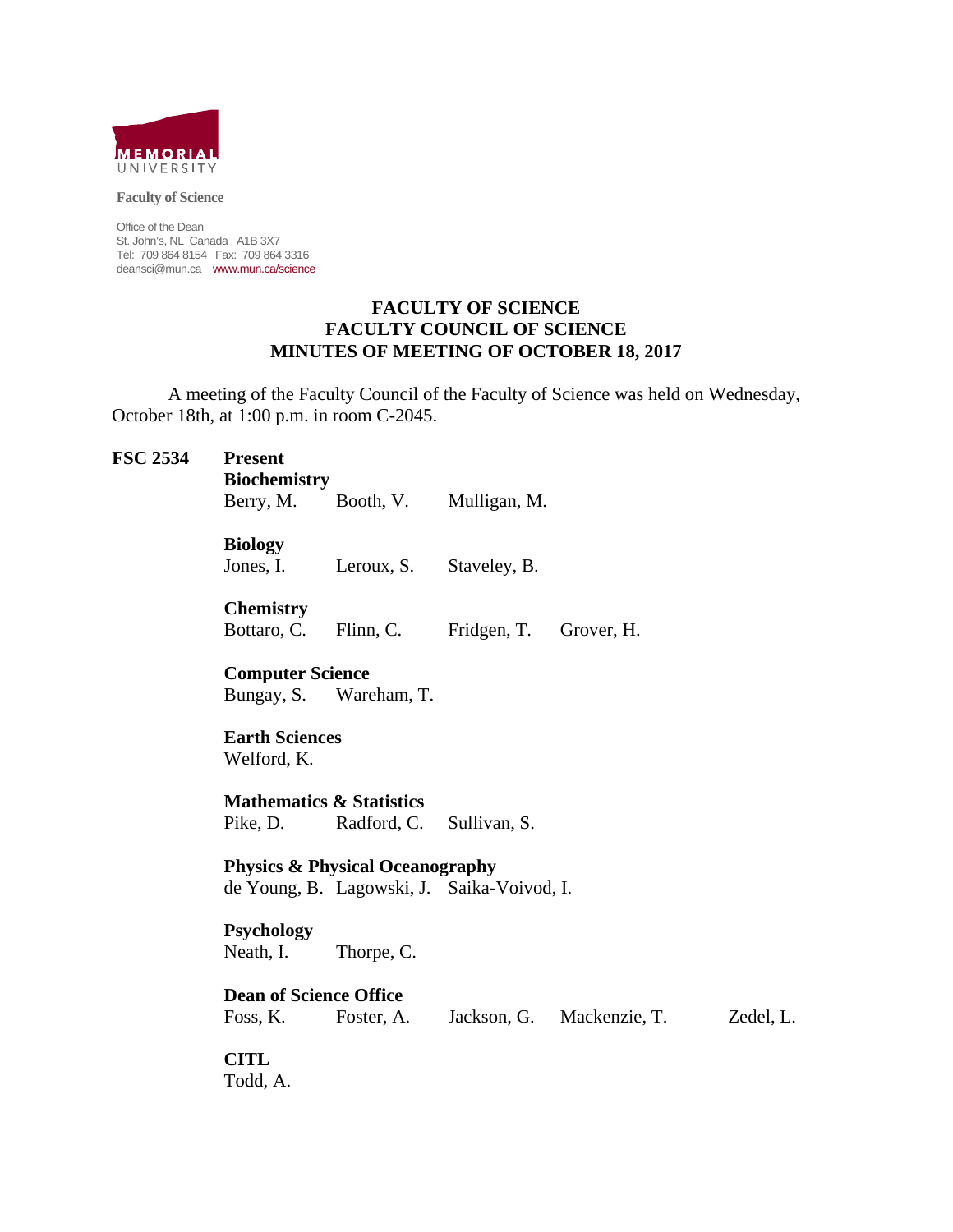**Registrar's Office**  Murray, M**.** 

 **Graduate Students** Adekunle, A.

 **Undergraduate Students**  Fitzgerald, M. Hillier, L.

**FSC 2535 Regrets** Clift, T. Mantyka, S. Caines, S.

#### **FSC 2536 Adoption of Minutes Moved:** Minutes of September 20, 2017, meeting be adopted (Berry/Sullivan). **Carried.**

- **FSC 2537 Business Arising:** None
- **FSC 2538 Correspondence:** None
- **FSC 2539 Reports of Standing Committees:**

#### **A. Undergraduate Studies Committee:**  Report presented by Shannon Sullivan, Chair, Undergraduate Studies **Committee**

**a)** i) **Moved:** Department of Physics and Physical Oceanography, calendar change, changes to the Minor program for students enrolled in the Computer Engineering and Electrical Engineering programs. (Sullivan/ Lagowski). **Carried.** 

 ii) **Moved:** Department of Physics and Physical Oceanography, calendar change, changes to the Major and Honours regulations for the Environmental Physics program. (Sullivan/Lagowski). **Carried.**

**b)** i) **Moved:** Department of Biochemistry, calendar changes, changes to the Biochemistry Major and the Biochemistry and Chemistry Joint Honours programs. (Sullivan/Berry). **Carried.**

ii) **Moved:** Department of Biochemistry, calendar changes, changes to Biochemistry courses and secondary changes to other sections of the calendar. (Sullivan/Booth). **Carried.** 

- **c)** i) **Moved:** Department of Chemistry, calendar changes, CHEM 3211 pre-requisites. (Sullivan/Flinn). **Carried.**
- **B. Graduate Studies Committee:** None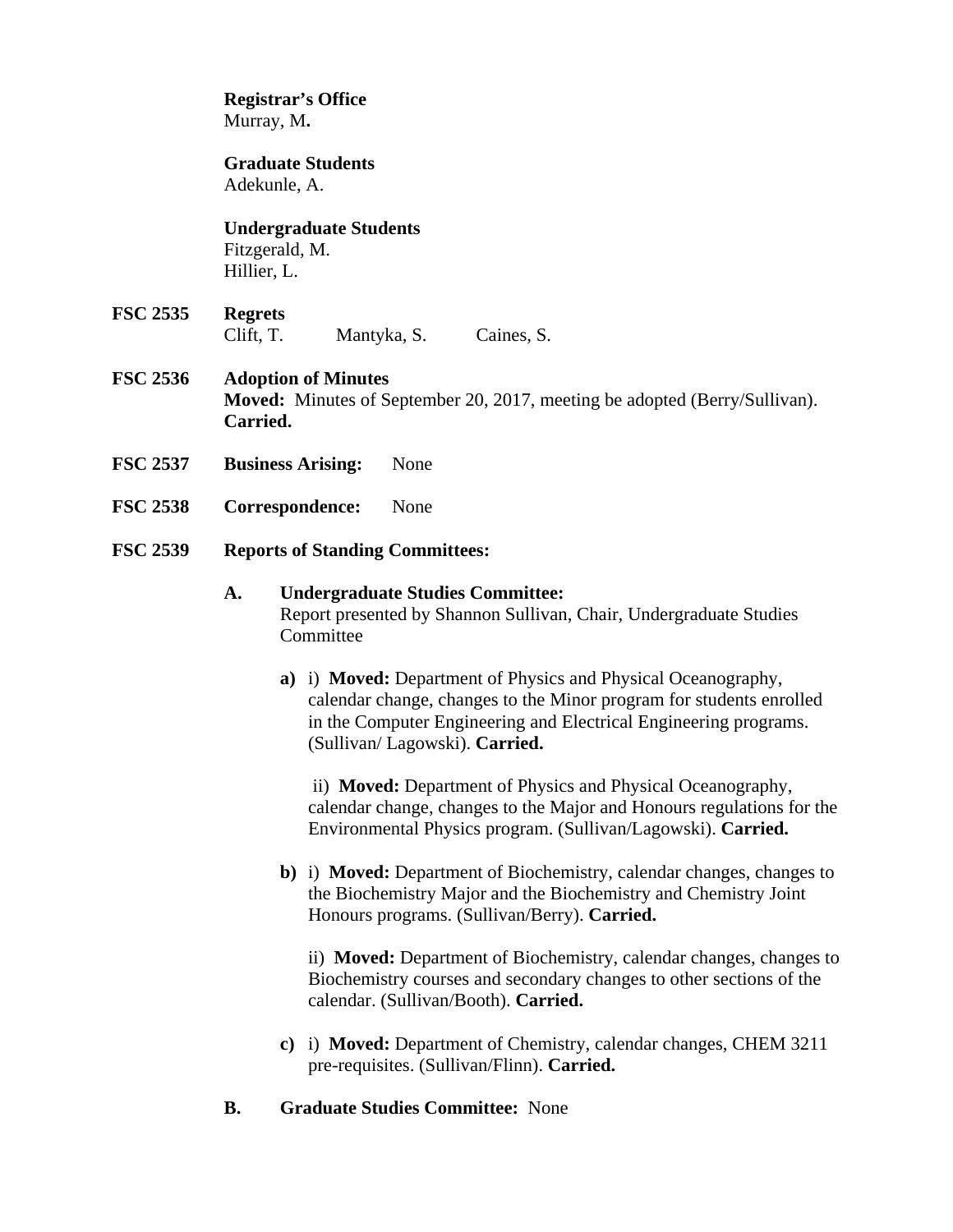- **C. Nominating Committee:** None
- **D. Library Committee:** None

#### **FSC 2540 Report of Teaching Consultant**

Amy Todd informed Council that the brown bag sessions have started again. This year the sessions will aim to showcase techniques that individual departments are using in teaching and learning. The upcoming session is showcasing strategies used by the Department of Chemistry in lab instruction, and she encouraged faculty and lab instructors to attend the session.

 Also, Brightspace (formerly D2L) has received a facelift. CITL is offering continuous support sessions. In addition, any faculty members having difficulty with the new interface can contact Amy Todd for assistance in getting the support they need.

#### **FSC 2541 Reports of Delegates from Other Councils:** None

#### **FSC 2542 Conflict of Interest Presentation – Sean Cadigan, Associate Vice-President (Academic) Programs**

The Conflict of Interest Policy applies to all who are employed by the University. There is a lot of emphasis on the policy since as employees we should all act in the best interest of the University. The full presentation is attached.

- **FSC 2543 Report of the Dean:** None
- **FSC 2544 Question Period**

#### **FSC 2545 Adjournment**

The meeting adjourned at 1:45 p.m.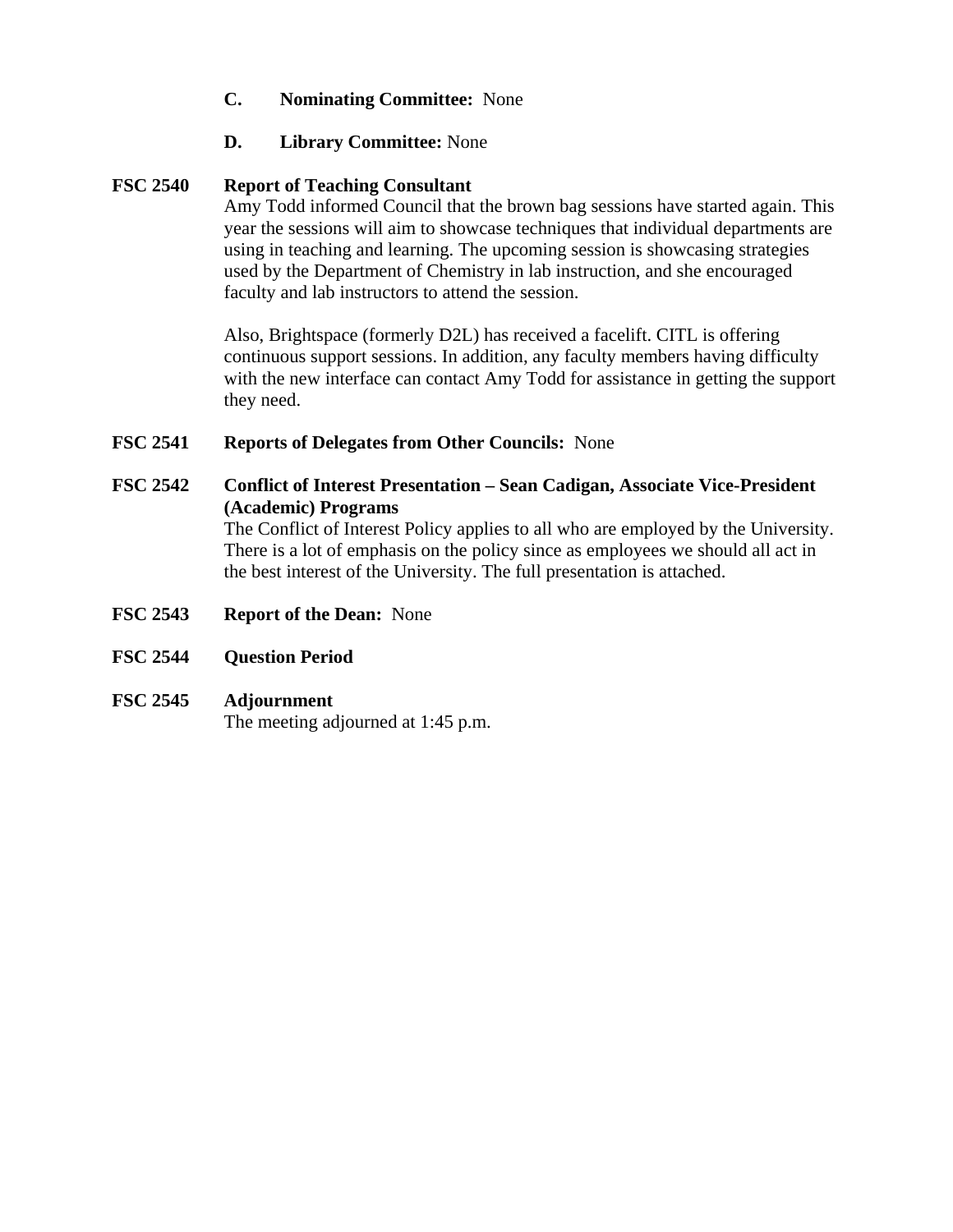# **Conflict of Interest**

Presentation to Faculty of Science Sean Cadigan 18 October 2017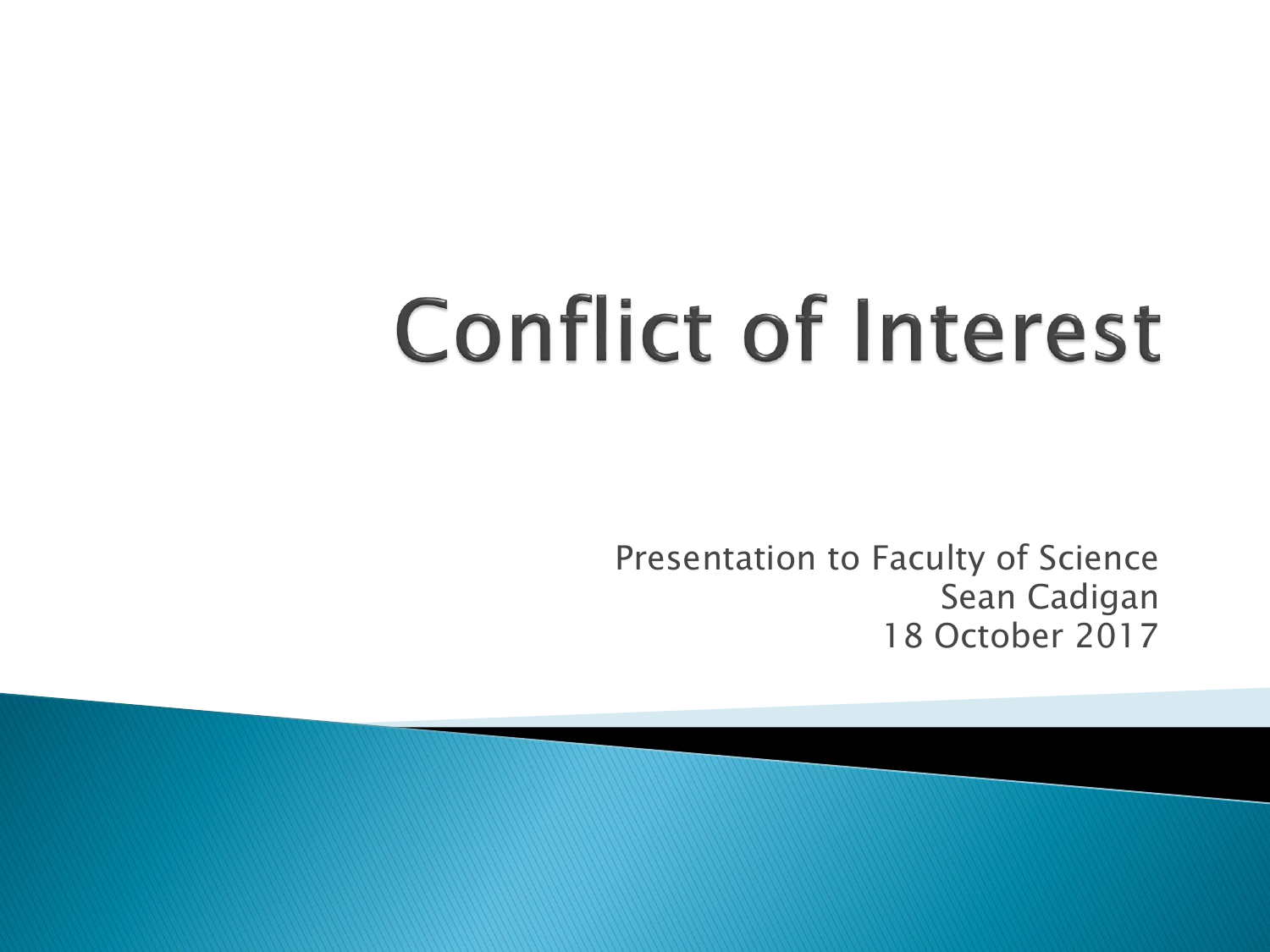### COI Policy : ethics, accountability, transparency

Memorial's commitment : "It is the ethical responsibility for everyone who acts on behalf of the University to ensure that decisions and actions that affect the University are taken in the best interests of the University and are not influenced by personal interests."

([http://www.mun.ca/policy/site/policy.php?id=277\)](http://www.mun.ca/policy/site/policy.php?id=277)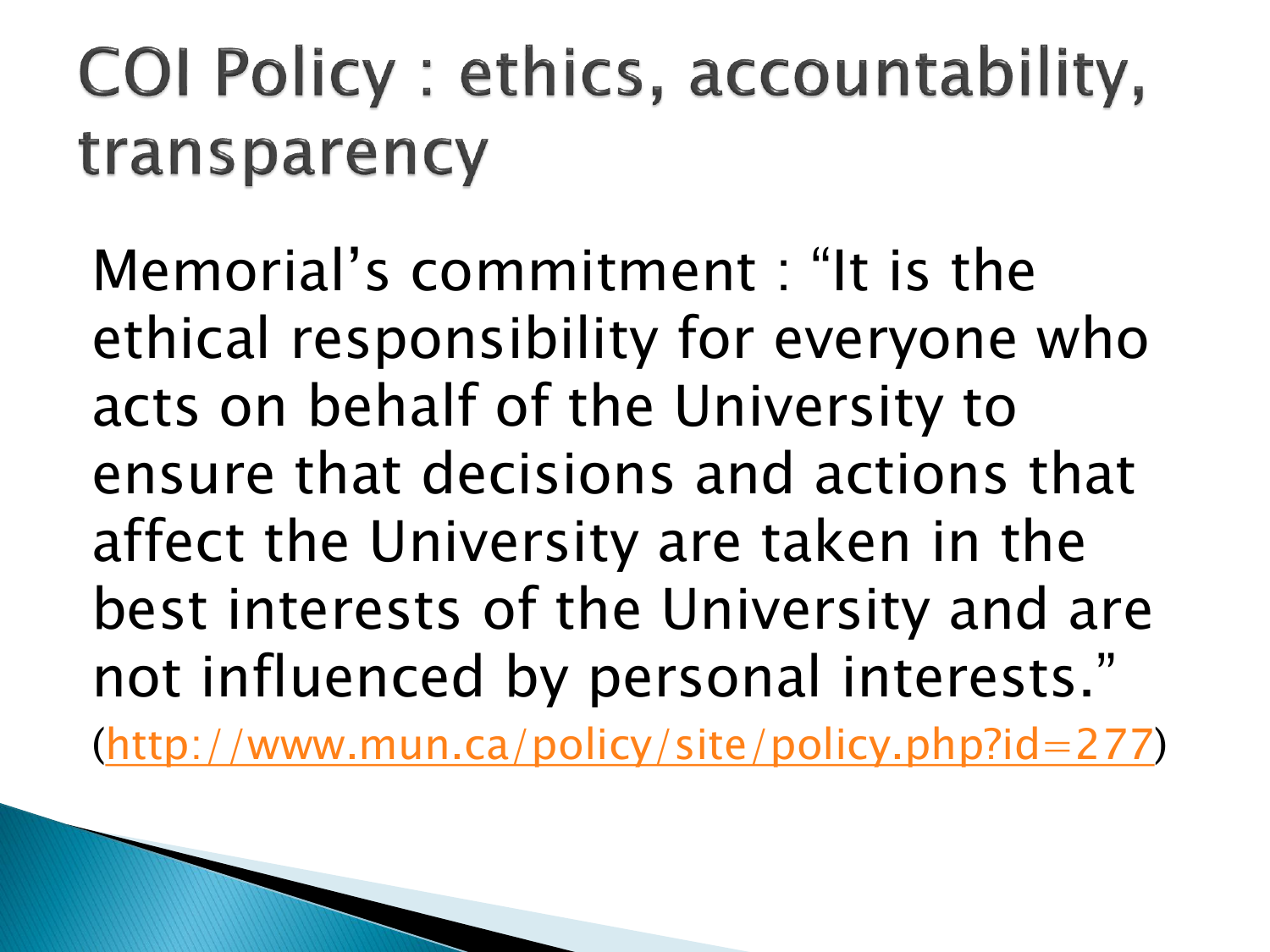### **Conflict of Interest**

- ▶ COI exists where there is a potential divergence between a faculty/staff member's personal interests and their obligation to the University.
- May be real, perceived or potential.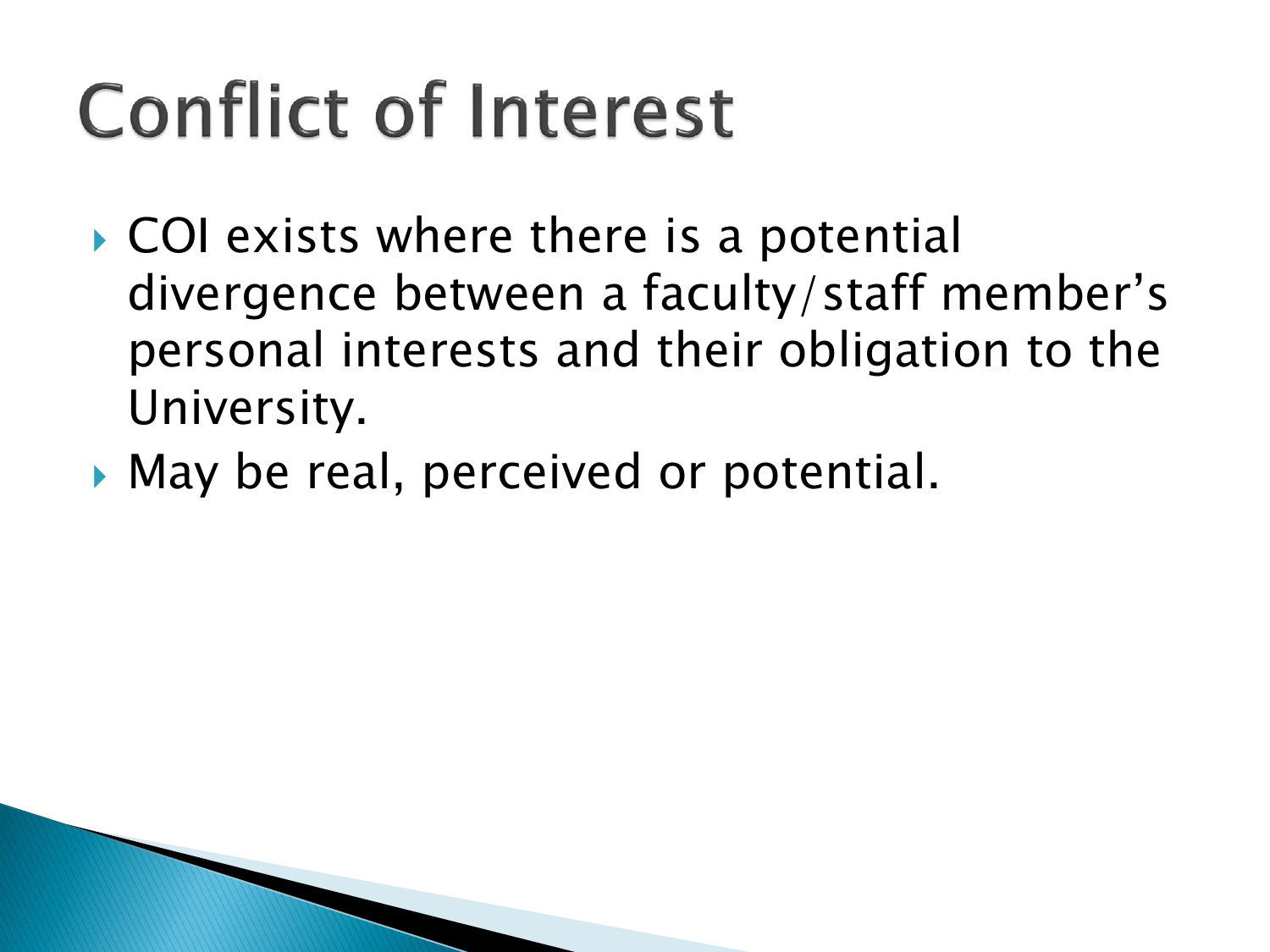## **Types of Conflict**

- Real Private interest exists and is known to the faculty/staff member and it has a connection with their University duties that is sufficient to influence the exercise of those duties
- **Perceived** Exists where there is reasonable apprehension of bias
- ▶ Potential May develop into a real or perceived conflict. Exists as soon as faculty/staff member can foresee they have a private interest that may influence their duties or responsibilities.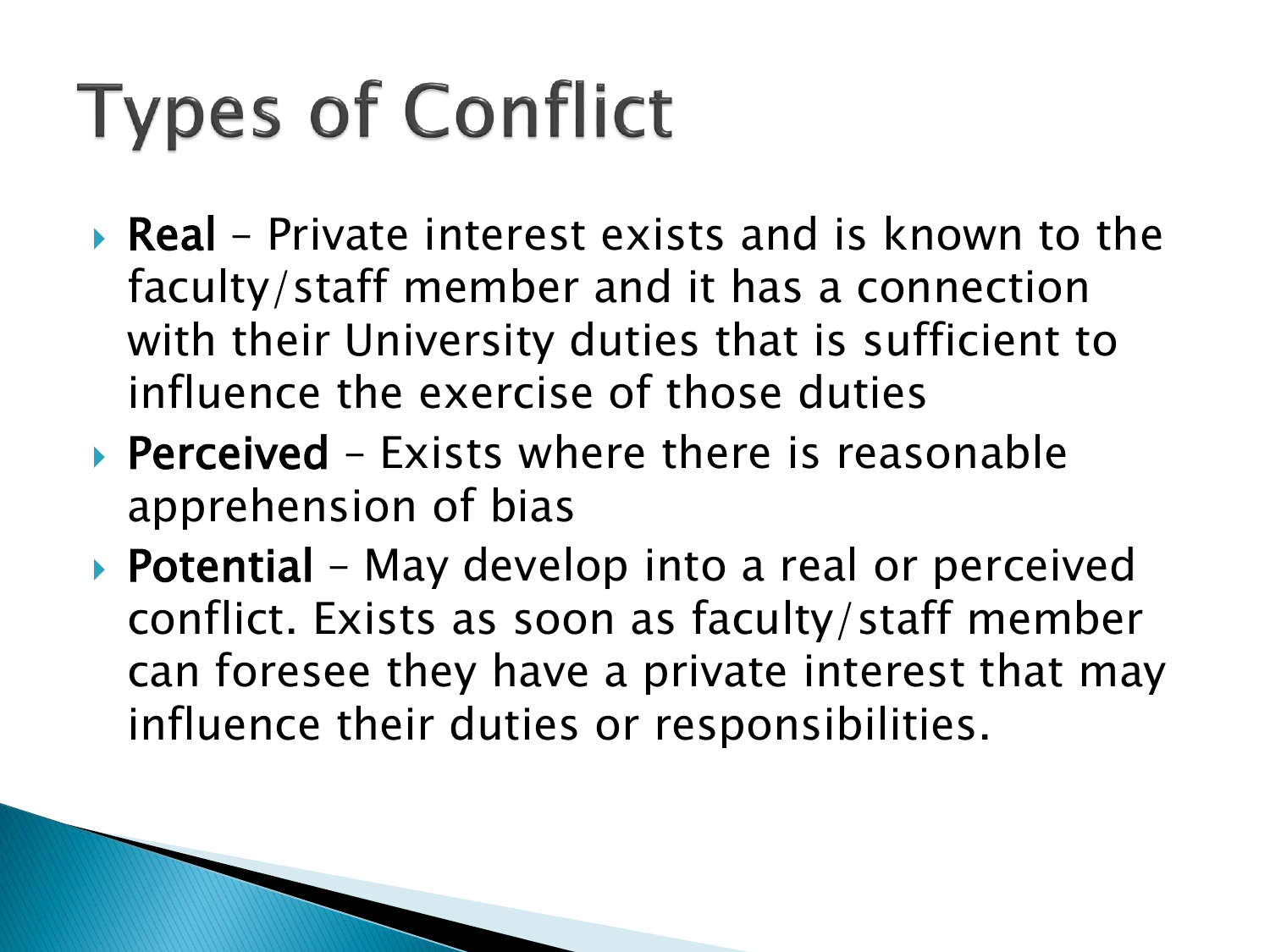## **COI Obligations**

- ▶ Each Member has a duty to assess his/her own interests, involvement and activities and to report any real, perceived, or potential conflicts of interest.
- A Member shall not participate in an activity or decision that involves a real, perceived or potential conflict of interest unless such activity or decision has been disclosed to, and approved by, the [Conflict of Interest Committee](http://www.mun.ca/policy/site/uploads/Terms of Reference - University COI Committee.pdf) (and if such approval has been given, any terms or conditions made by the Committee are fulfilled).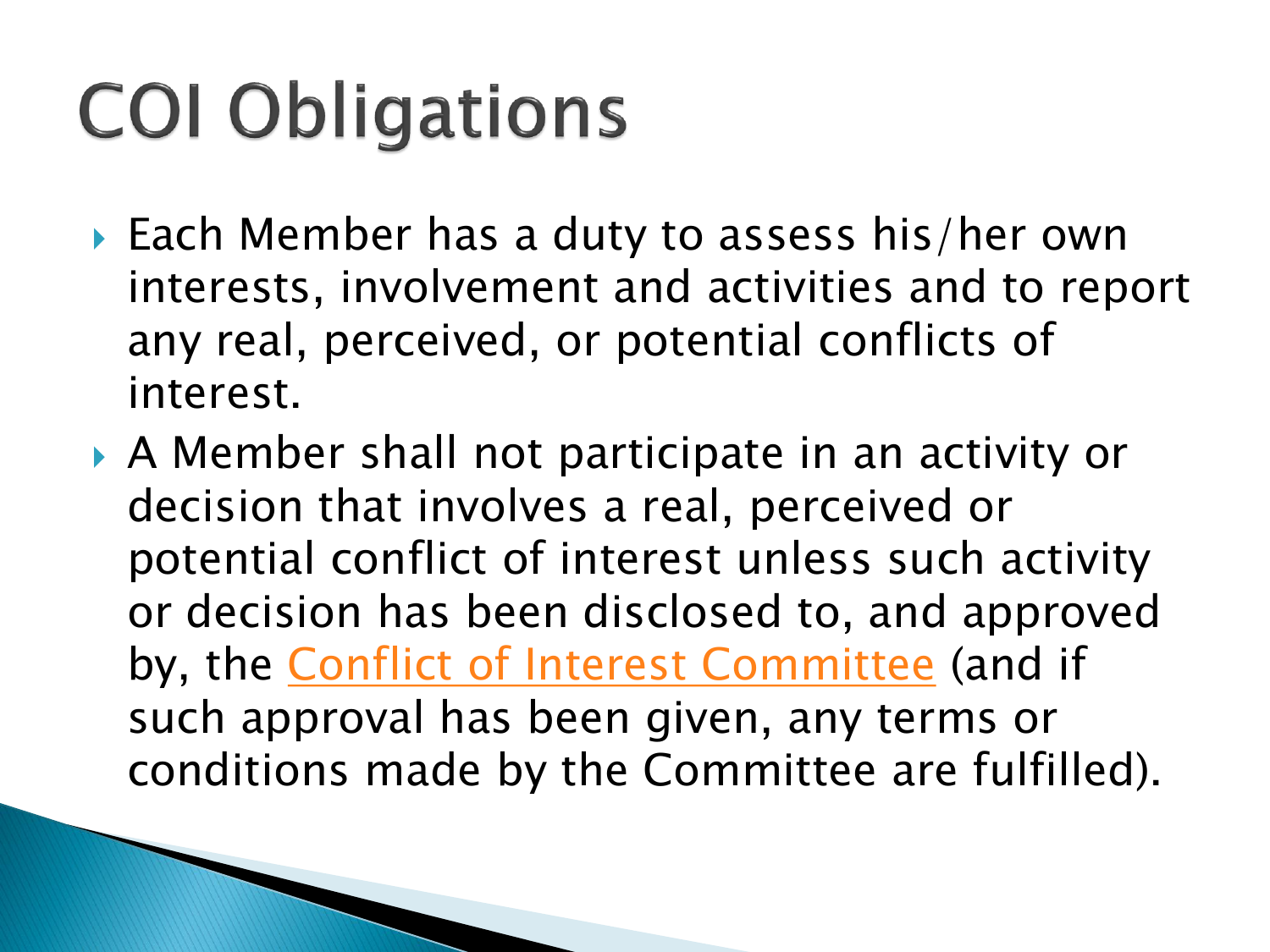### **Examples of COI**

- **Interest in a Research, Business, Contract or Transaction**
- Involvement in Personnel Decisions
- ▶ Influencing Purchase of Equipment/Materials or Services
- Acceptance of Gifts, Benefits or Financial Favours
- Use of Information
- Use of Students, University Personnel, Resources or Assets
- ▶ Participating in the tenure review or reviewing of grants involving a person where the Member is Family, Personal, Professional Associate or Academic Supervisor.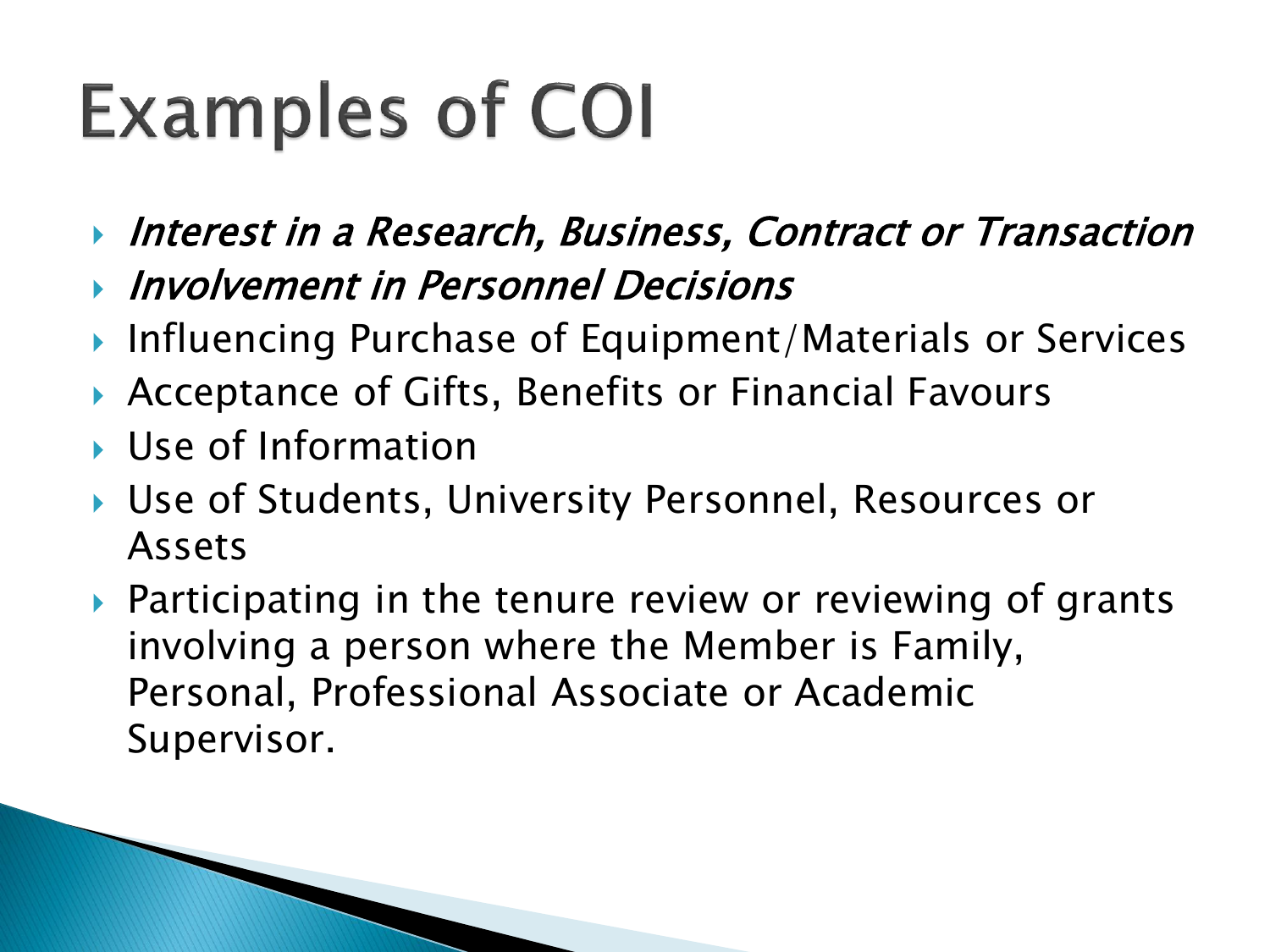### **COI and the Collective Agreement**

- ▶ Conflict of Interest Policy Collective agreement now more closely aligned with COI policy:  $7.12$ , 7.13, 8.03, 8.04
- ▶ No faculty member can participate in peer review processes (search, P & T, etc.) if a conflict of interest exists
- Faculty member shall inform the Head asap so that the conflict may be allowed and managed, or disallowed
- May need to be referred to University COI Committee for determination
- If conflict can not be managed, faculty member must either resign from committee or remove themselves from the situation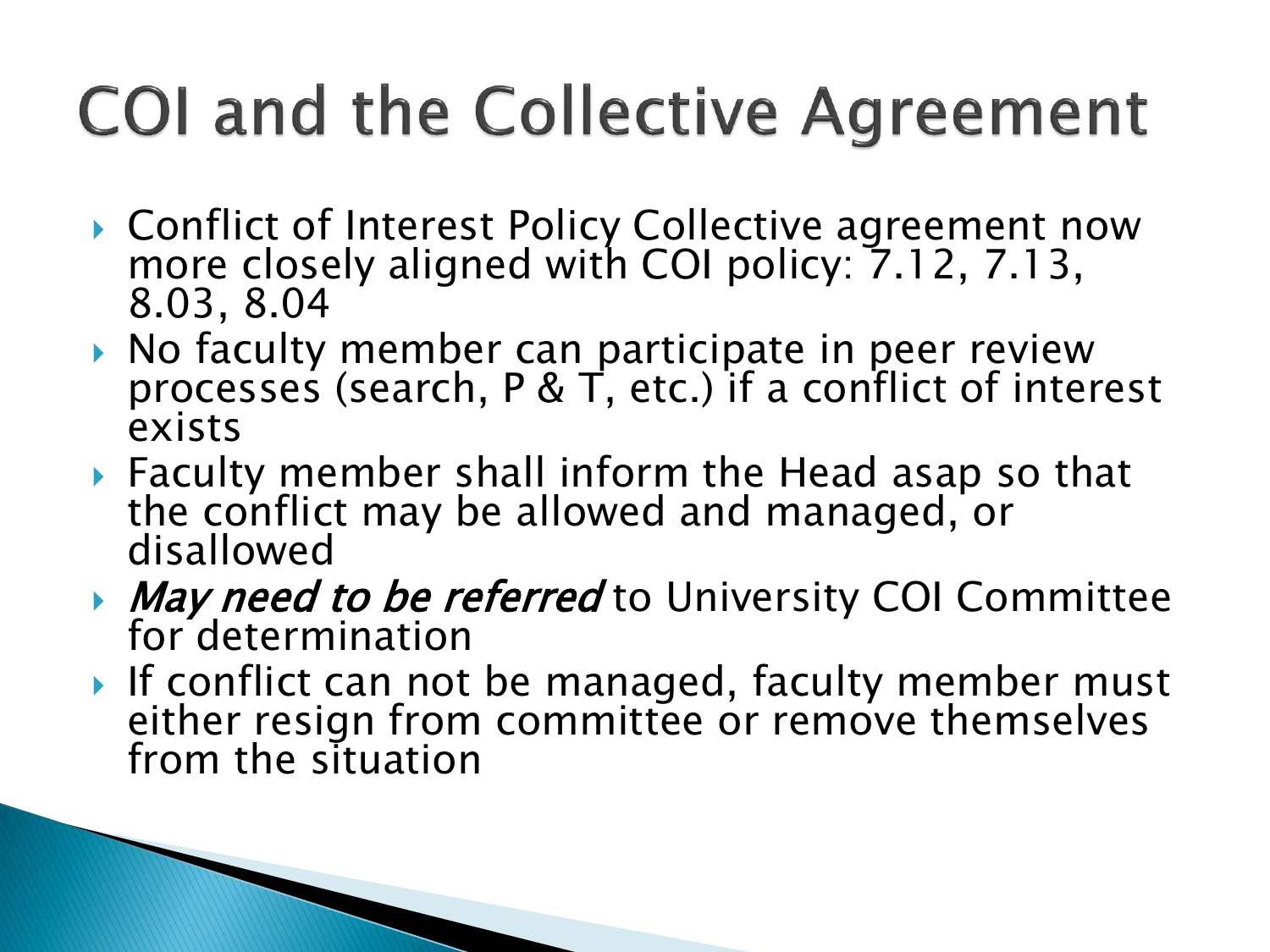### **Student Supervision & the CA**

- ▶ 7.13 Where a Faculty Member who is a member of the Search Committee has within the past six (6) years been an academic supervisor of a candidate under consideration, that Faculty Member shall recuse him or herself from serving on the Committee for that search.
- ▶ 8.04 Where a Faculty Member who is a member of the Promotion and Tenure Committee has within the past six (6) years been an academic supervisor of a candidate under consideration, that Faculty Member shall recuse him or herself from serving on the Committee for that candidate.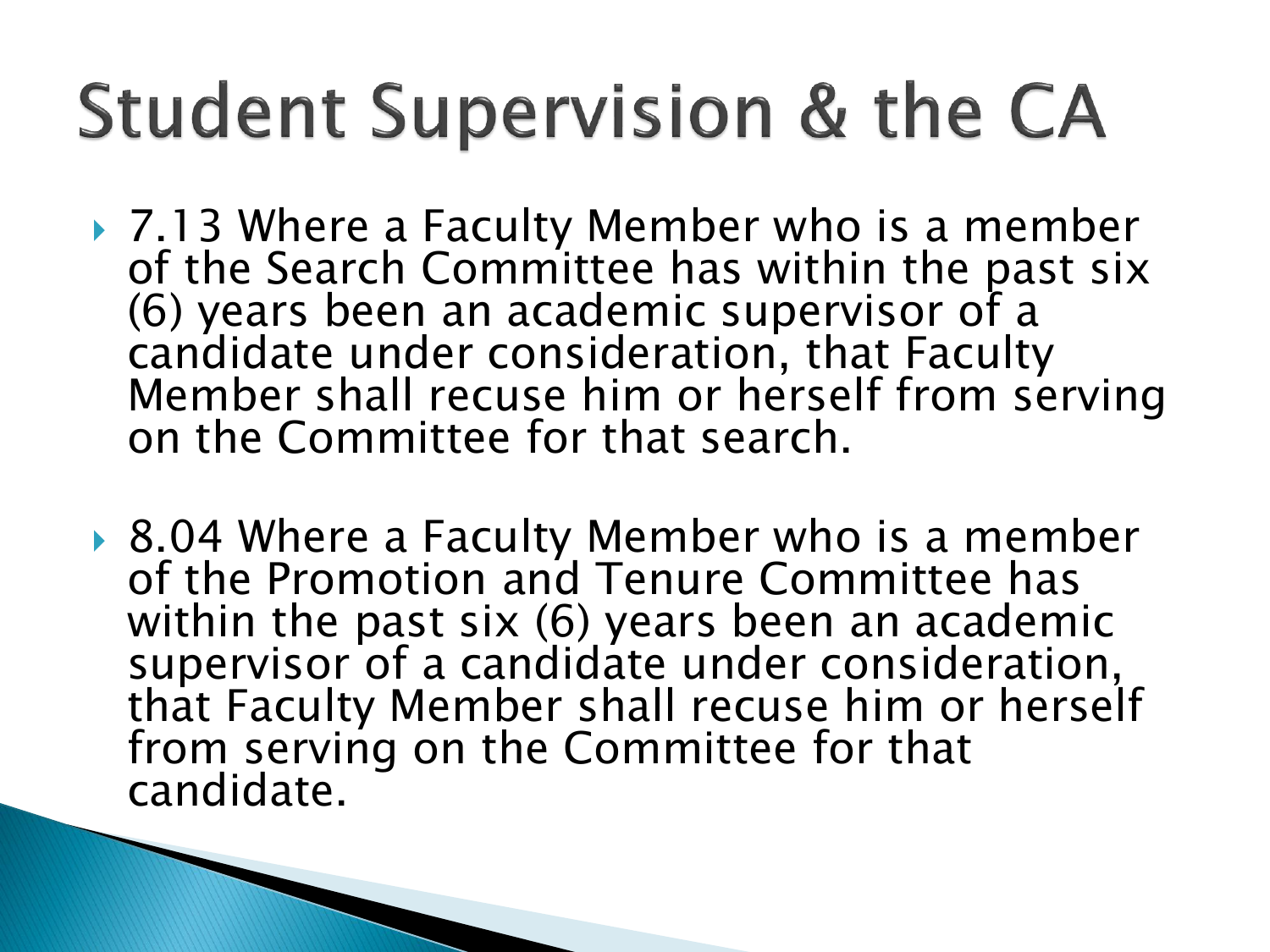### When is a Colleague a **Professional Associate?**

A person with whom the Member has or has had *within the previous five years*, a close or substantial professional relationship and includes, but is not limited to, a relationship of mentor, co-author, research collaborator or research investigator or employment supervisor of the Member.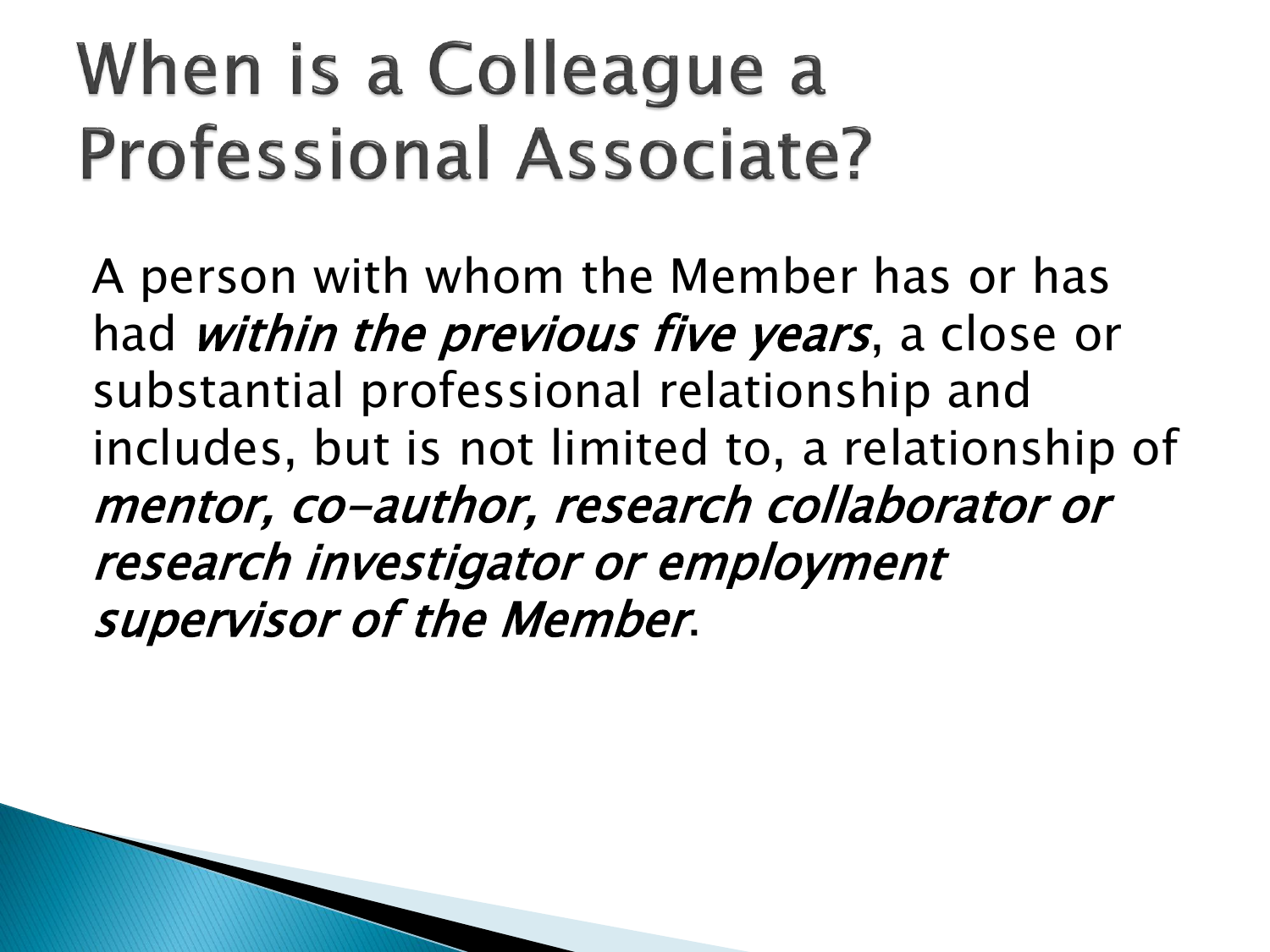## **Examples of COI**

In all cases: if Member is Family, Personal, Professional Associate of student and/or student's family:

- ▶ Academic Program Decisions Affecting Students
- Whole or Partial Evaluation of Student's Academic Work
- ▶ Involvement in Compliance Decisions Affecting Students
- ▶ Participation by a Member in decisions to determine compliance with University policies or codes and/or related sanctions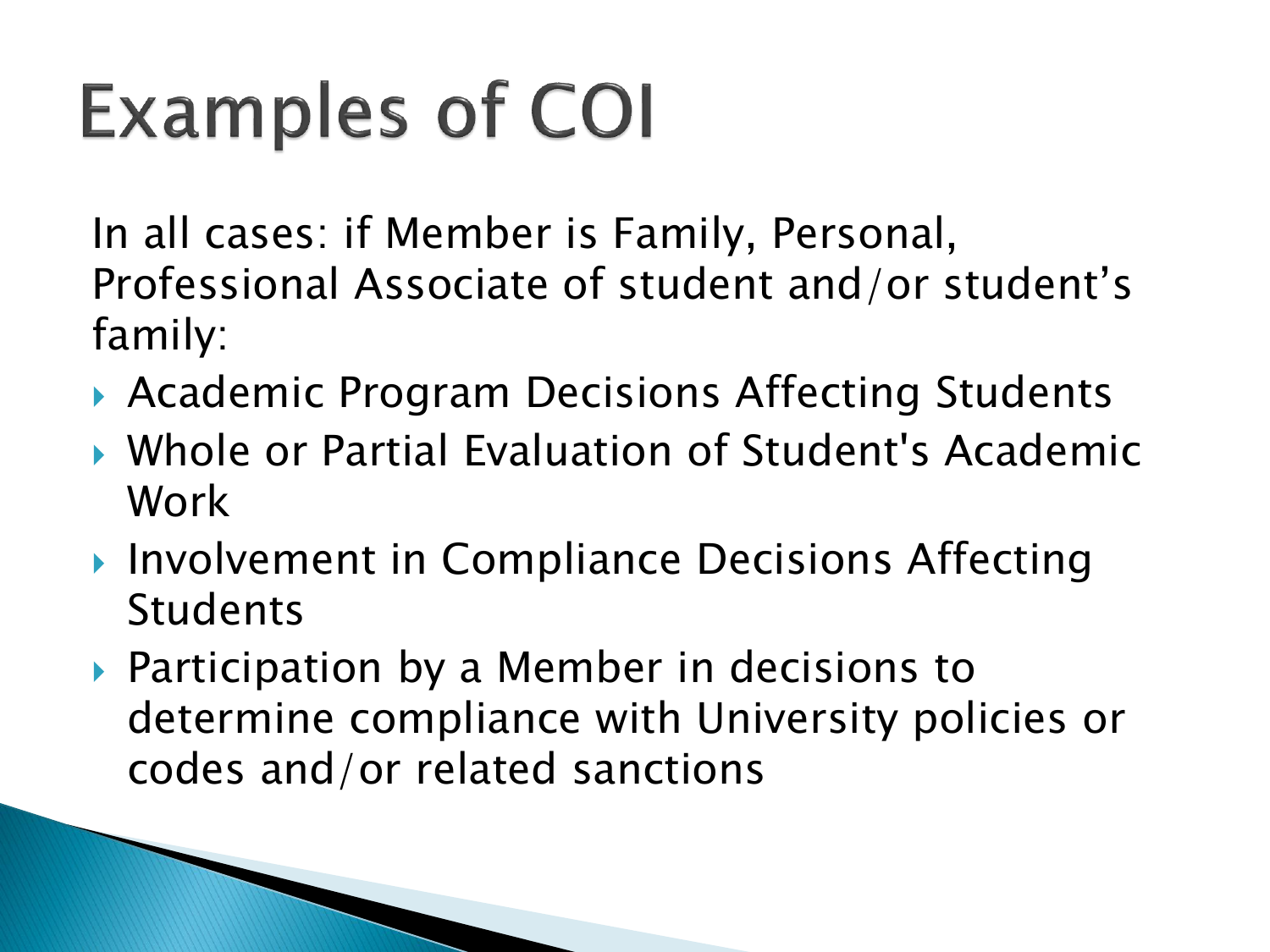### **Examples of COI**

- ▶ Advancing of Outside Interests for Personal Gain
- ▶ Undertaking of Outside Activity
- ▶ Political Activity
- ▶ Conflict of Commitment
- Other these are examples, not an exhaustive or exclusive list.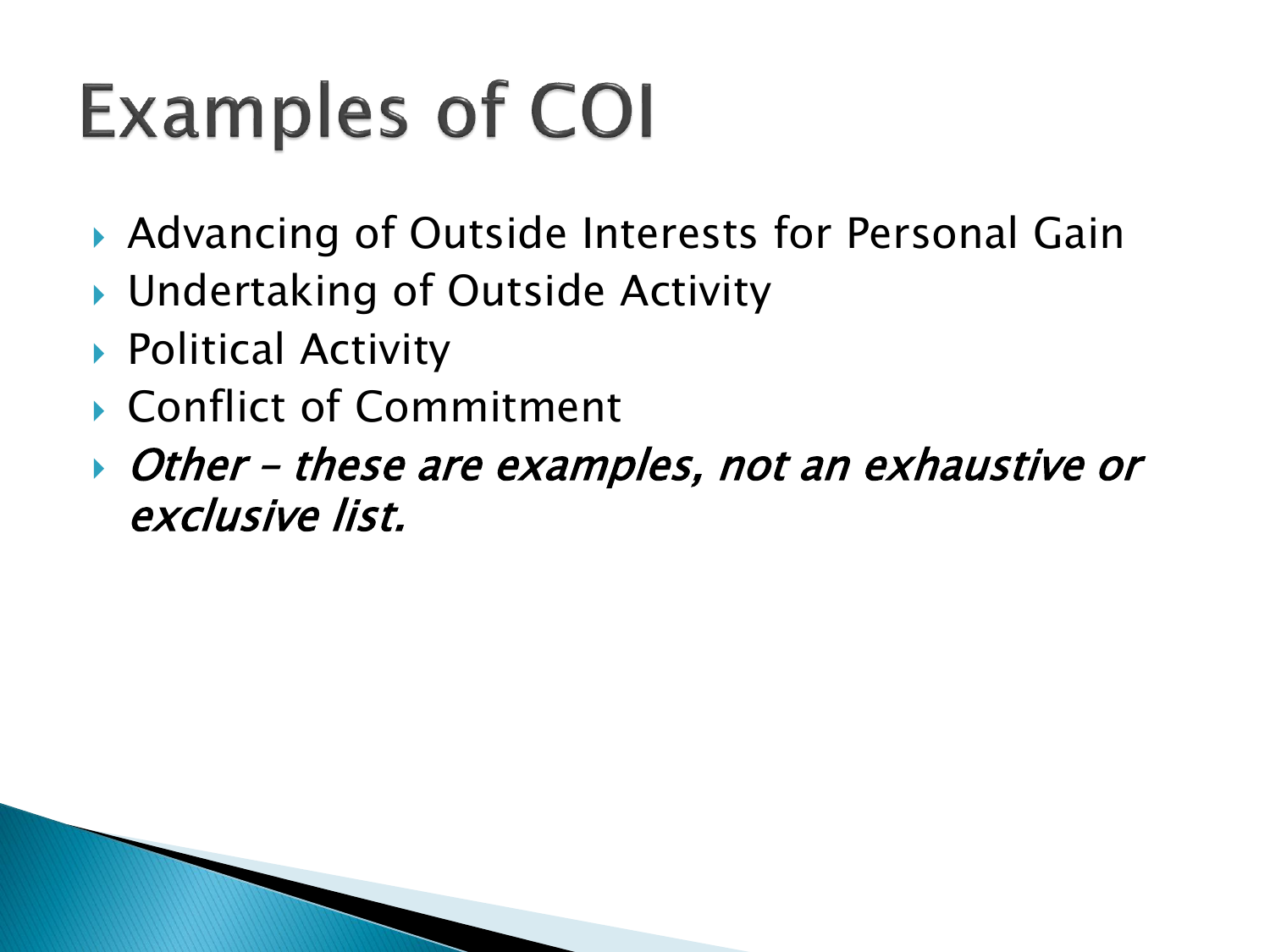## It's Not Only Up to You

- Members obliged to pursue others' COI by:
	- Discussion with the person(s) in COI
	- Referring the matter to such person(s) head
	- Or by reporting "the matter under the provisions of the **[Protected Disclosure](http://www.mun.ca/policy/site/policy.php?id=108)** Policy"

(http://www.mun.ca/policy/site/policy.ph p?id=108)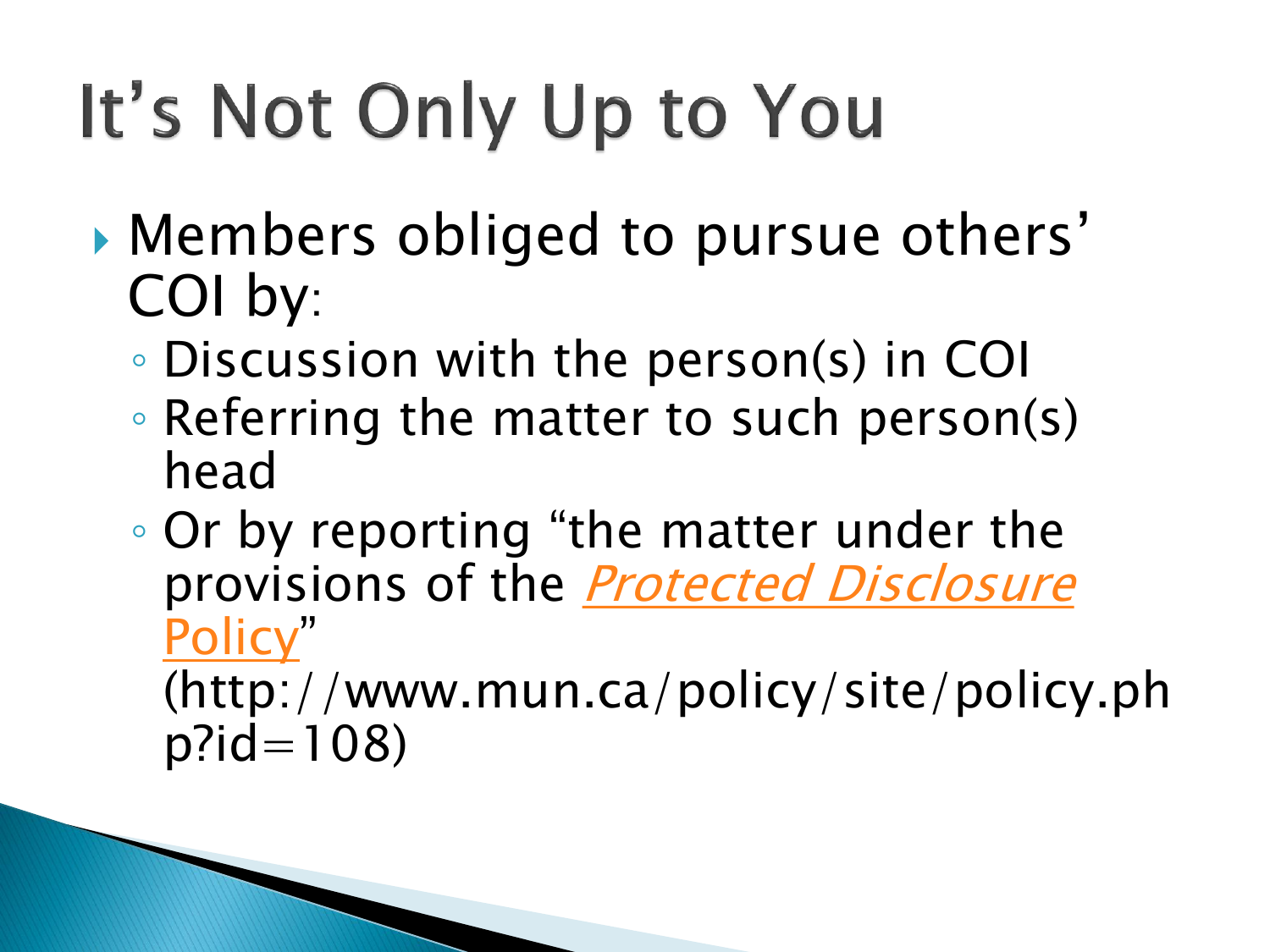## **Related Policies**

- ▶ Protected Disclosure
- **Telecommunications**
- ▶ Purchasing
- ▶ Off-Campus Use of Equipment
- ▶ Ethics in Research Involving Human Participants
- **Integrity in Scholarly Research**
- ▶ Solicitation of Gifts
- Memorial University of Newfoundland Procedures Governing The Appointment, Review, Promotion And Tenure of Academic Administrators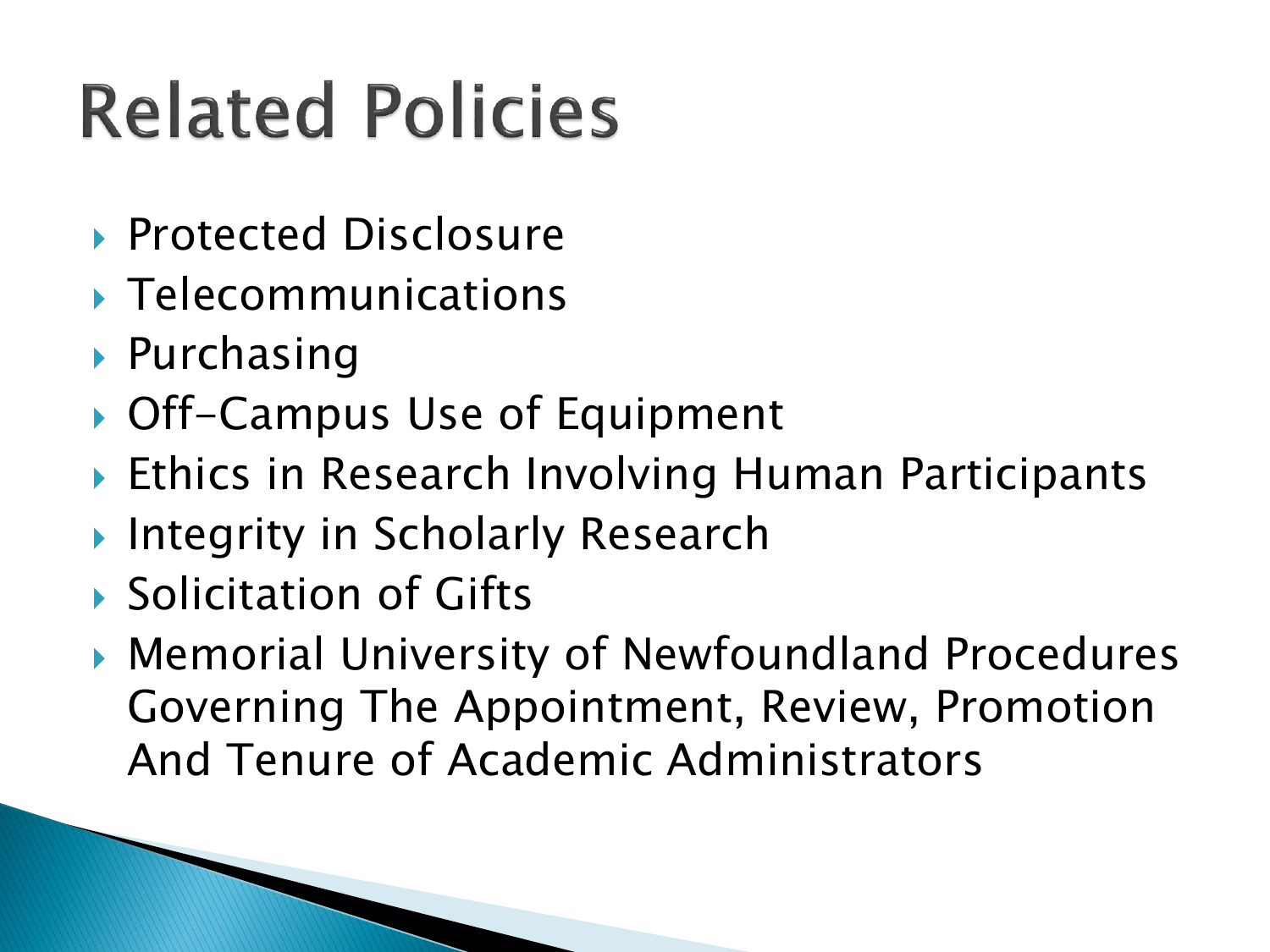# Admin, Heads in Conflict

- Usual Remedy: Head of Record
- ▶ Principle: Your conflict extends to those you recommend for appointment.
- Effect: Head of Record is your Admin. Head or their delegate